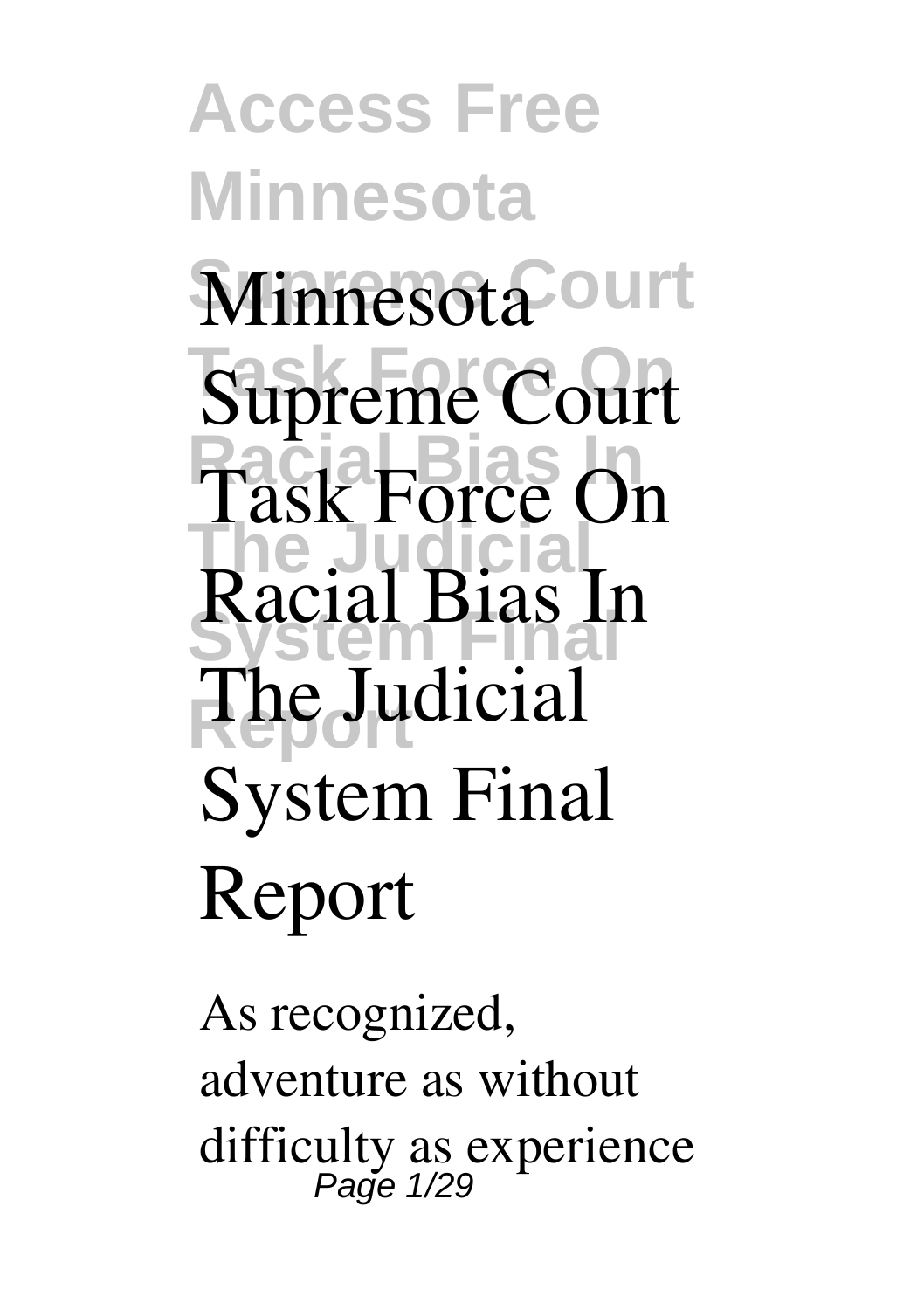about lesson, Court amusement, as without **Racial Bibs Inc.**<br>can be gotten by just checking out a ebook **System Final minnesota supreme Report racial bias in the judicial** difficulty as covenant **court task force on system final report** as a consequence it is not directly done, you could agree to even more going on for this life, re the world. Page 2/29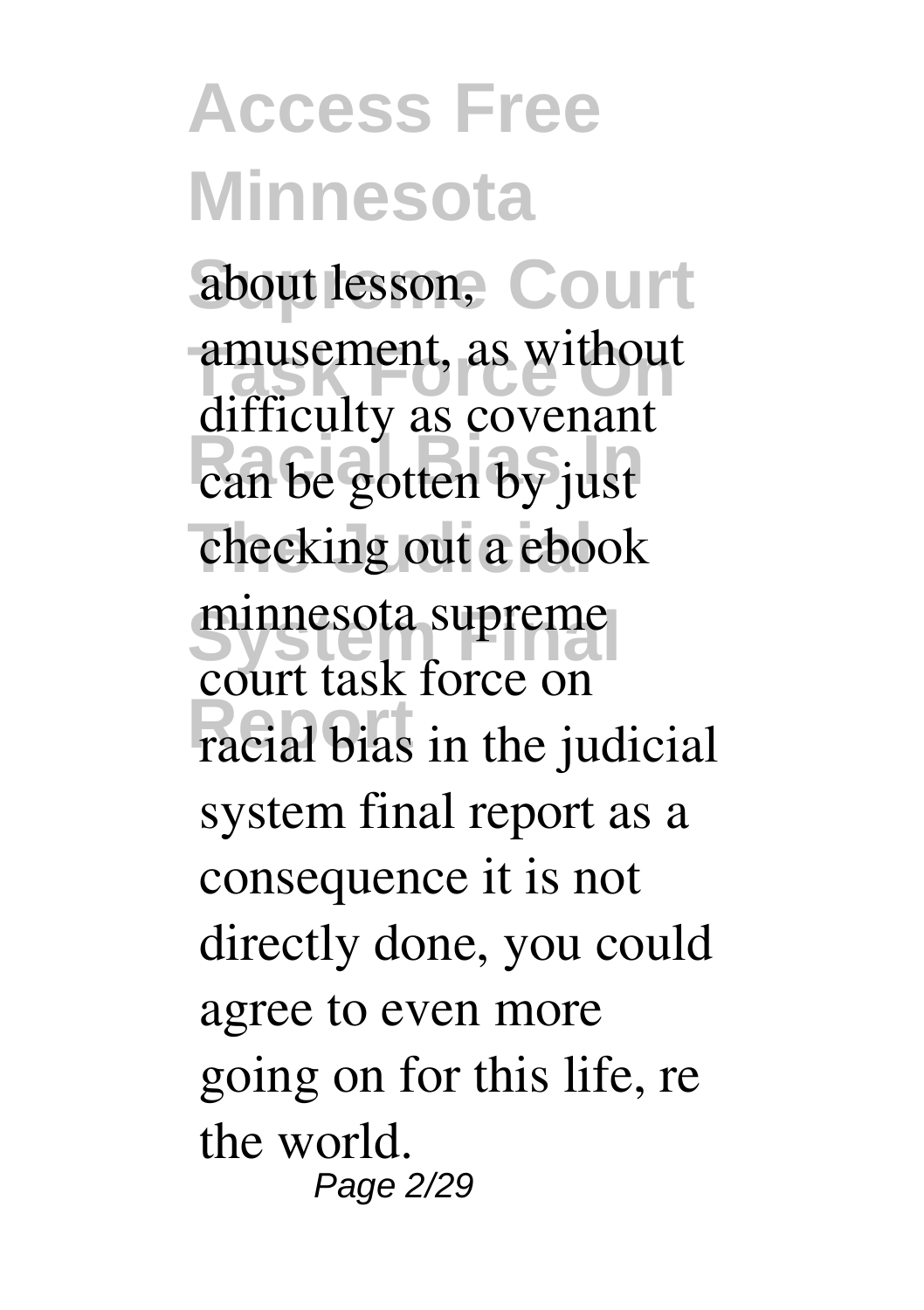**Access Free Minnesota Supreme Court** We come up with the **Racial Bias Inches** easy habit to acquire those all. We give **Report** court task force on money for you this minnesota supreme racial bias in the judicial system final report and numerous book collections from fictions to scientific research in any way. in the midst of Page 3/29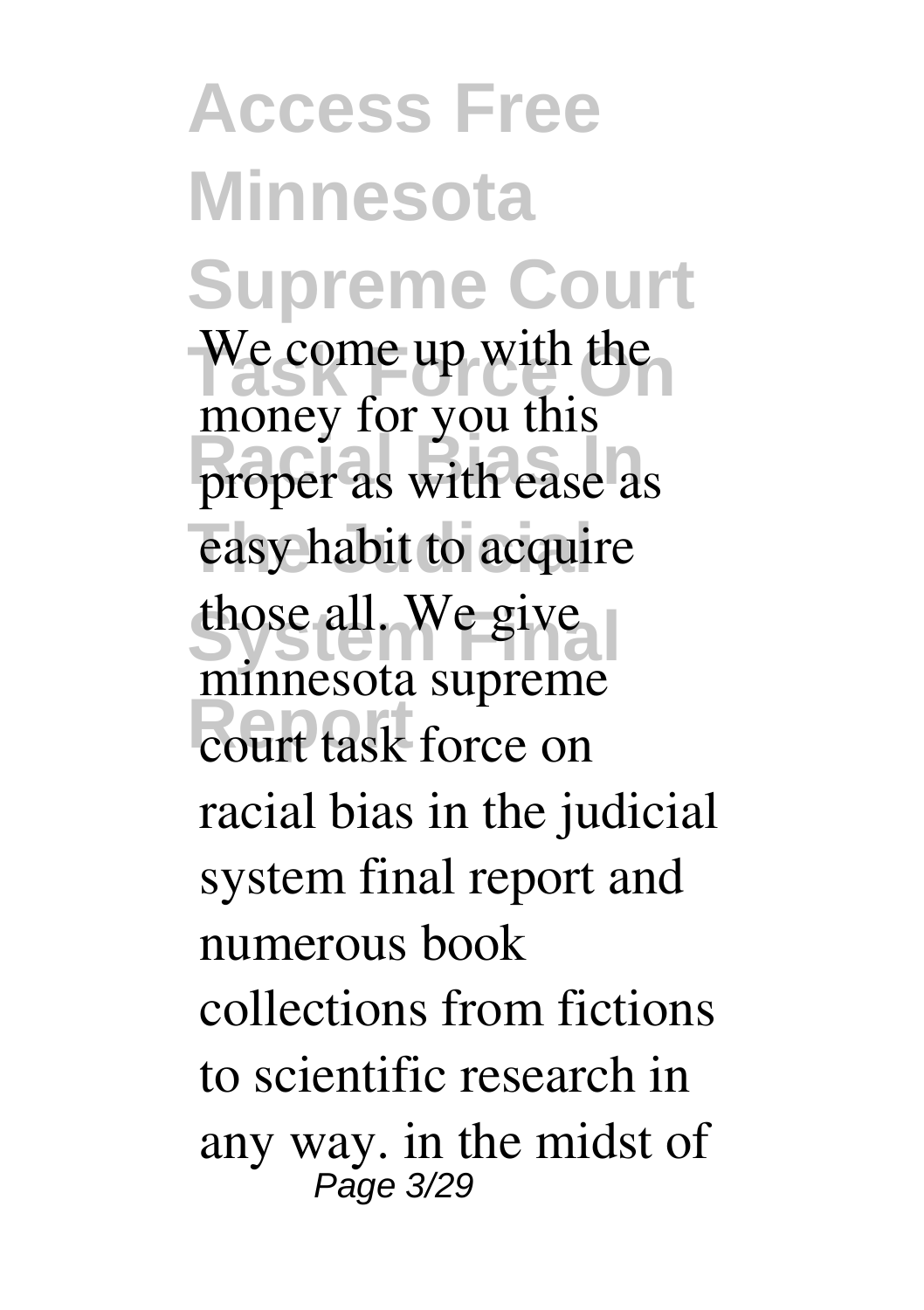them is this minnesota **Supreme court task force Racial Bias In** judicial system final report that can be your *System Final* on racial bias in the

Michelle MacDonald, Minnesota Supreme Court Associate Justice Candidate Voting for the MN Supreme Court on your ballot MN Supreme Court Page 4/29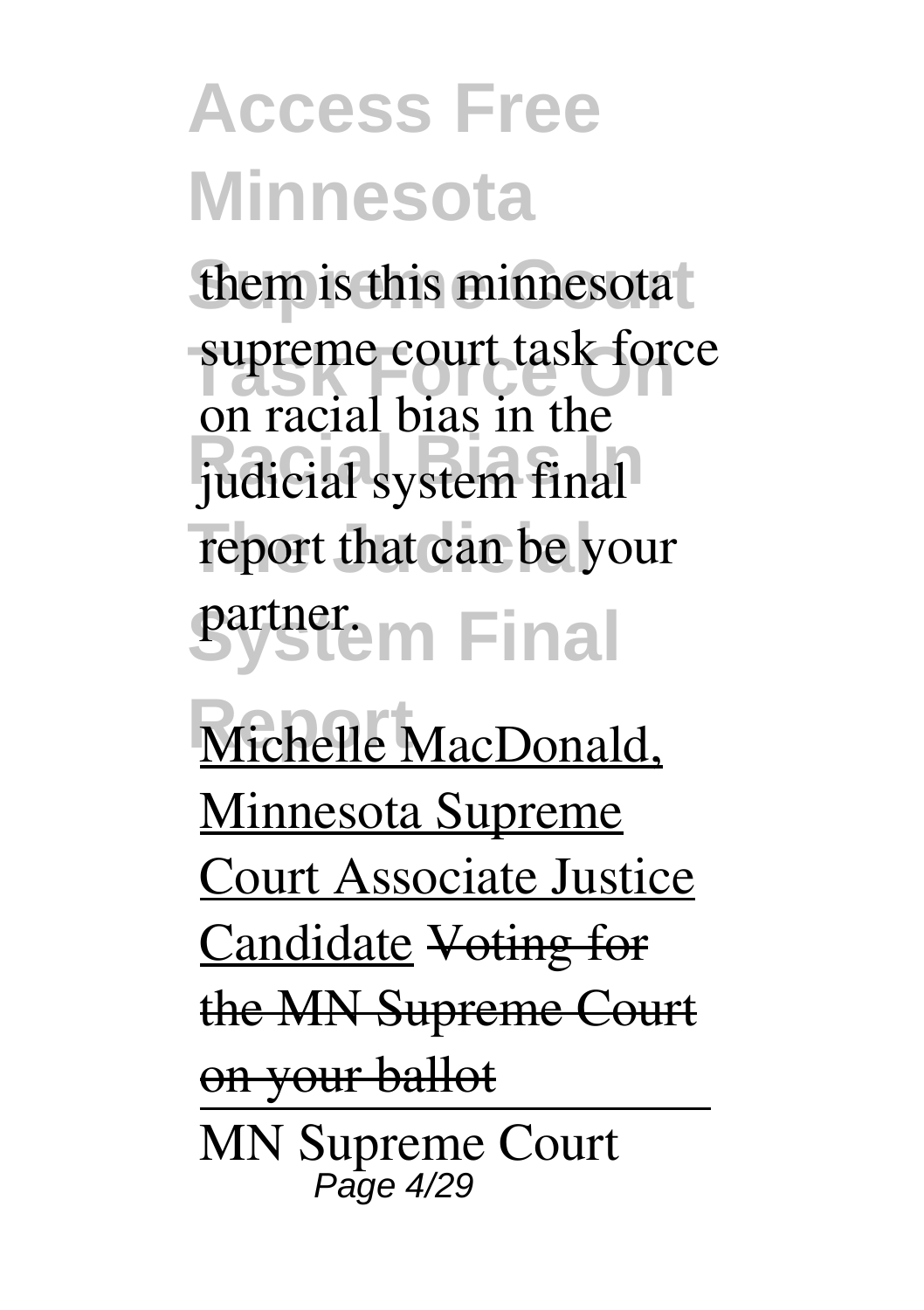Hearing, State vs. John **Task Force On** Jorgenson**Paul Thissen, Court Associate Justice Candidate** LIVE 2020 **Election Coverage Report** for MN Supreme Court **Minnesota Supreme** ABC News Live Race Justice on Ballot for 2020 Election Paul Thissen for MN Supreme Court for Justice. *Minnesota Supreme Court Justice* Page 5/29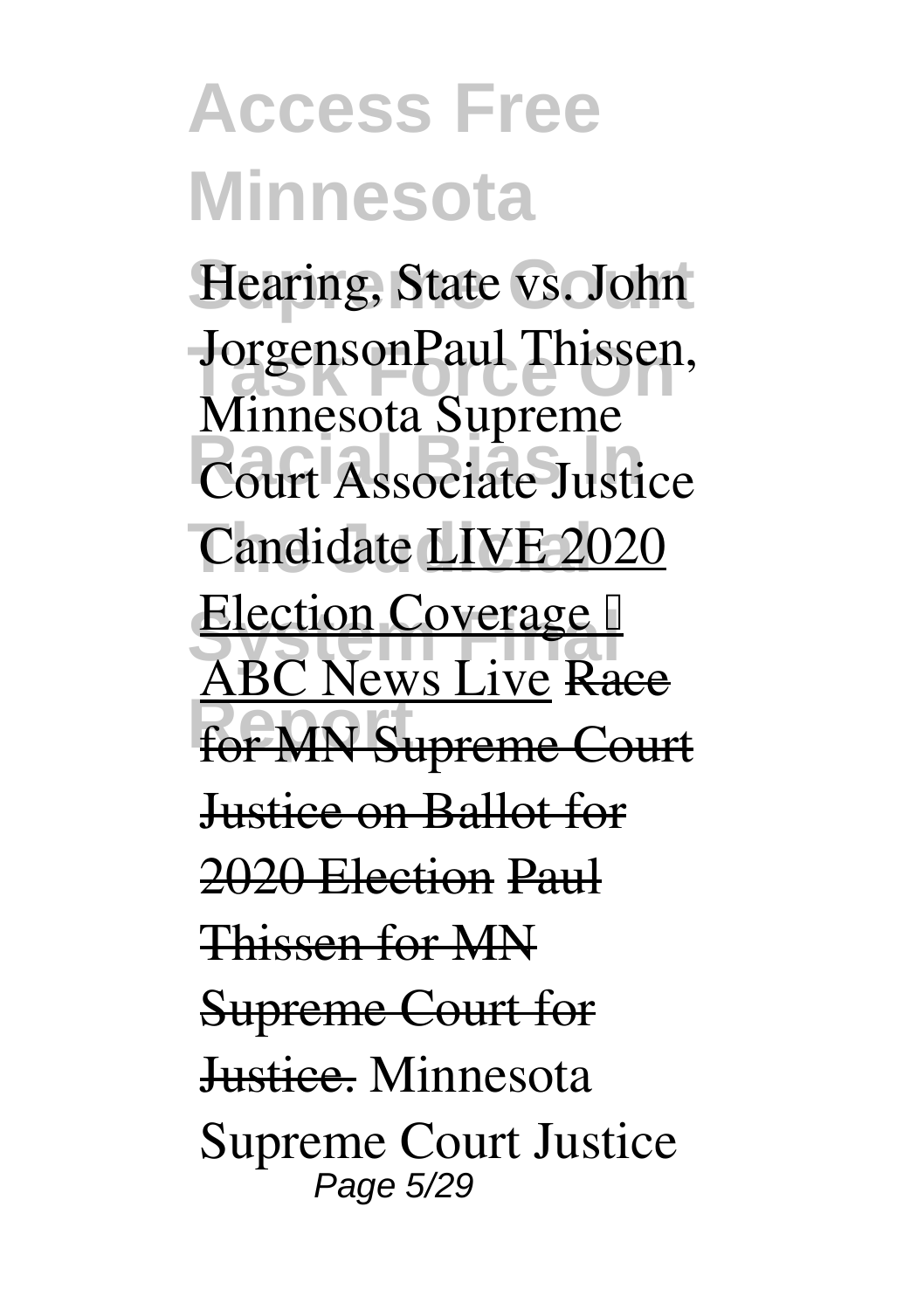**Paul Thissen VisitsUrt Bemidji Trump falsely Racial Bias In go to Supreme Court Beltrami County** Attorney Argues Case **Report Supreme Court claims victory, vows to Before Minnesota** *Inheritance - Justice Paul Thissen President Trump talks Supreme Court picks during Minnesota rally* Hesburgh Lecture 2016: Page 6/29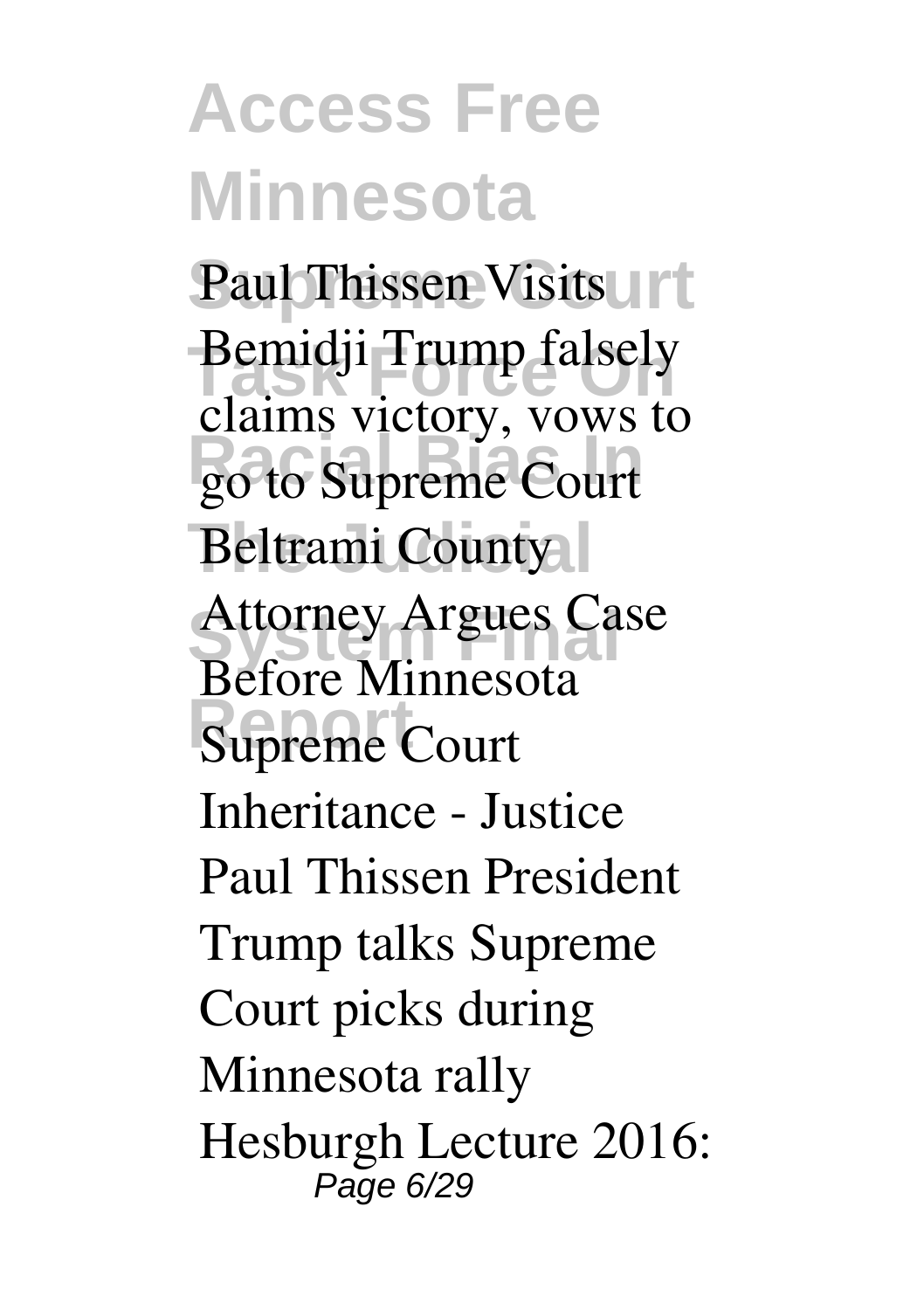Professor Amy Barrett at the JU Public Policy **Graham (R-SC)** Closing **Statement at cial Confirmation Hearing Barrett A** Conversation Institute Sen Lindsey for Judge Amy Coney with Judge Amy Coney Barrett '97 J.D. (Full Interview) Who Is Judge Amy Coney Barrett, Trump's Expected Supreme Court Pick? | Page 7/29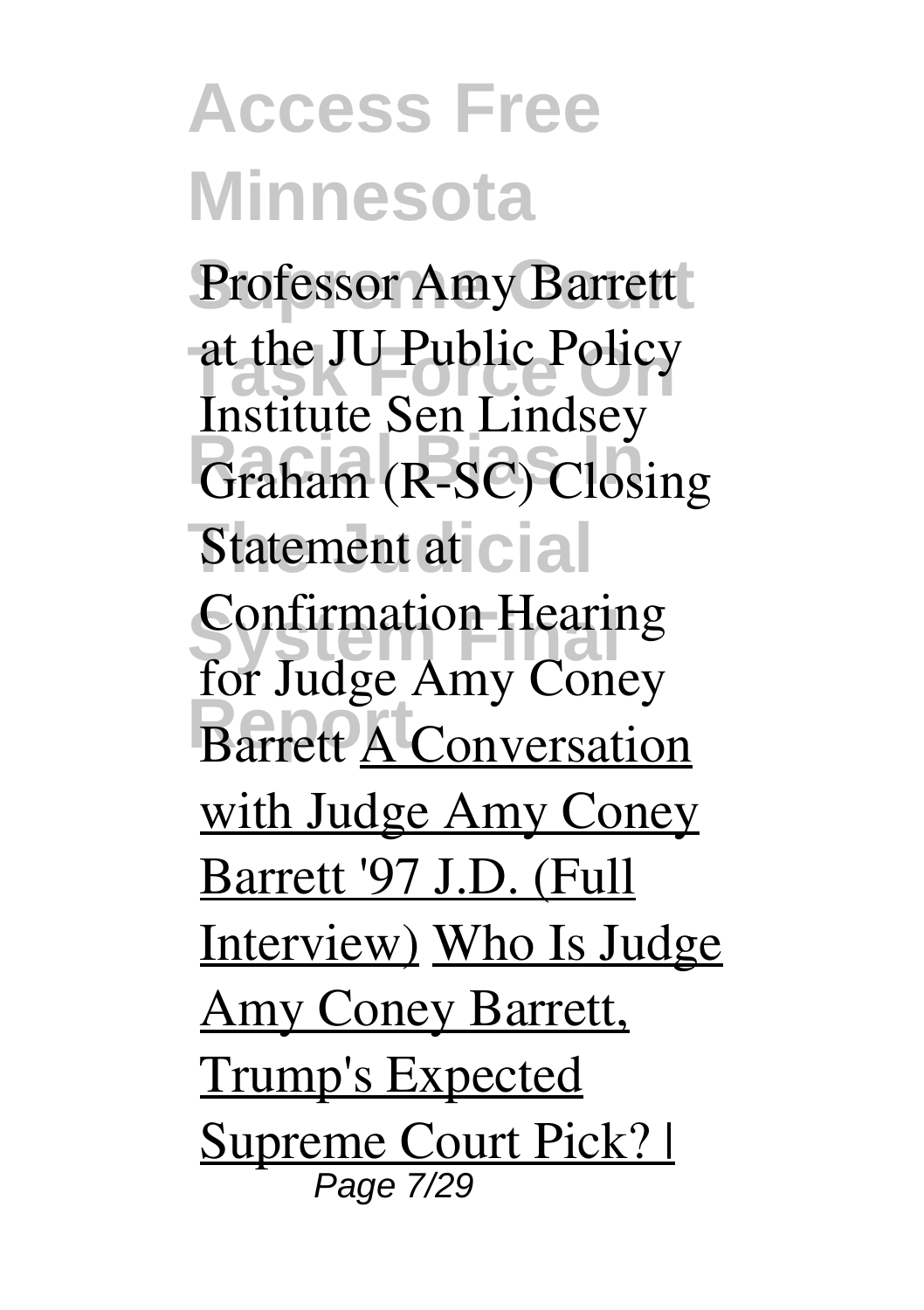**WSJ** How a case gets to

**The US Supreme Court Ranci Bungal Thas a** Ballot Design Has a

Your Votedicial

**System Final** Sen. Kamala Harris **Report** Judge Amy Coney Opening Statement at Barrett Confirmation HearingMichelle MacDonald Candidate for Associate Justice-Supreme Court 2 \"The New Jim Crow\" Page 8/29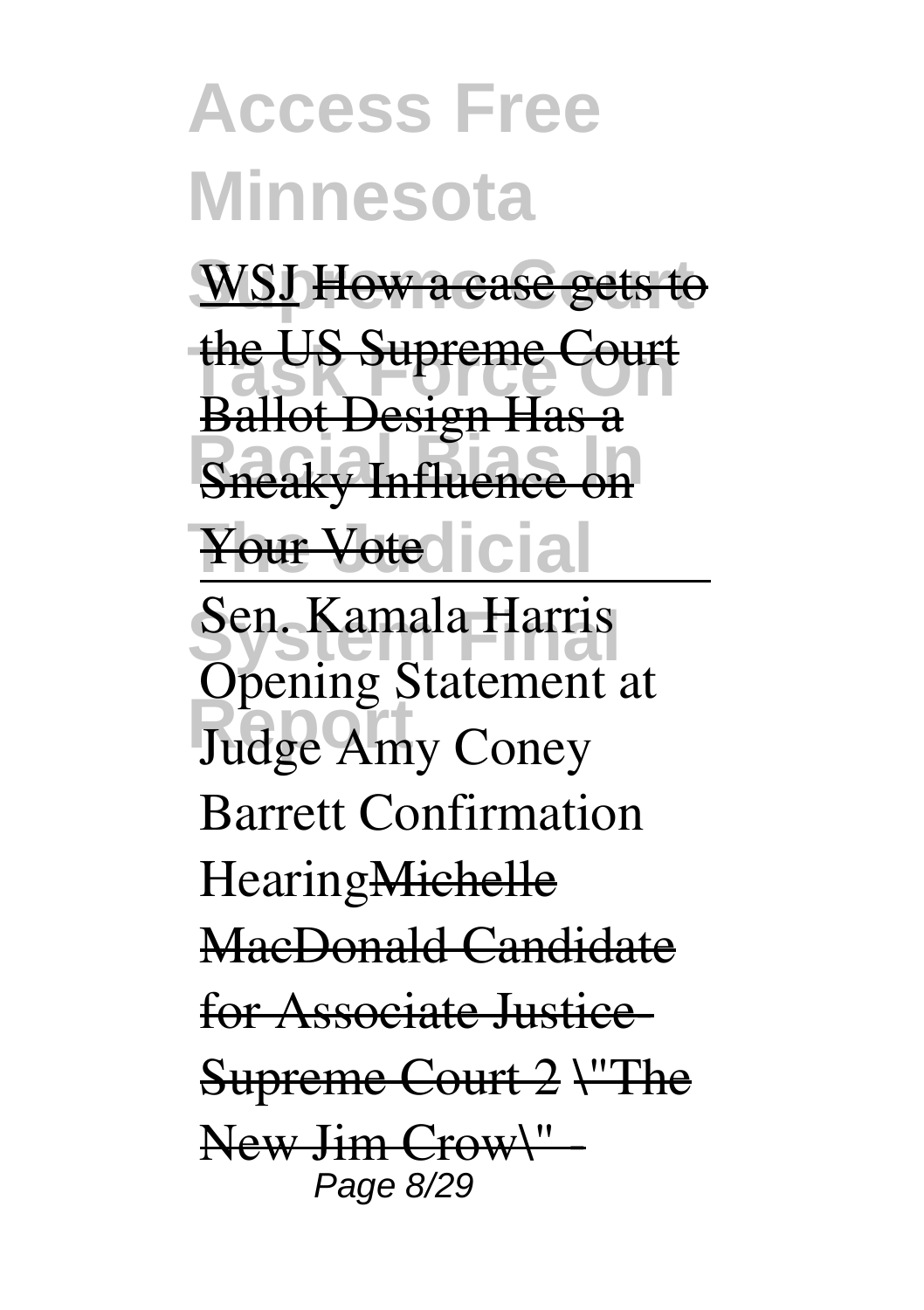Author Michelle ourt **Alexander, George E.**<br>Kant Letture 2012 **Racial Bias In Confirmation hearing for Supreme Court nominee Judge Amy** Glassdoor Webinar -Kent Lecture 2013 **Coney Barrett (day 3)** Diversity \u0026 Inclusion Recording *Confirmation hearing for Supreme Court nominee Judge Amy Coney Barrett (Day 1)* Page 9/29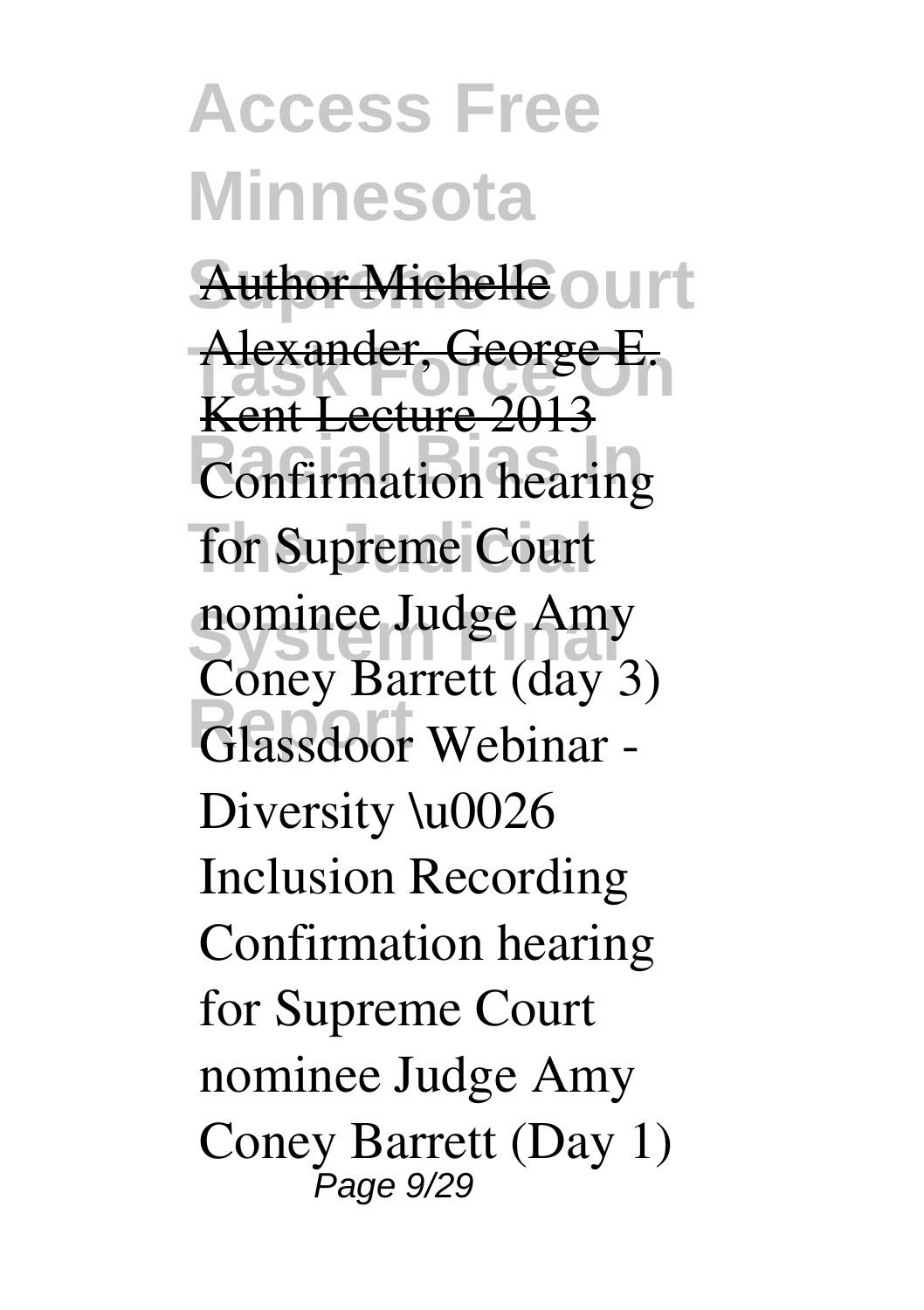**Confirmation hearing** for Supreme Court **Coney Barrett (Day 2) Confirmation hearing** for Supreme Court **Report Coney Barrett (Day 4)** nominee Judge Amy nominee Judge Amy **Street Funding Task** Force / October 12, 2020 Religious Freedom Amid the Tumult **Minnesota Supreme Court Task Force** Page 10/29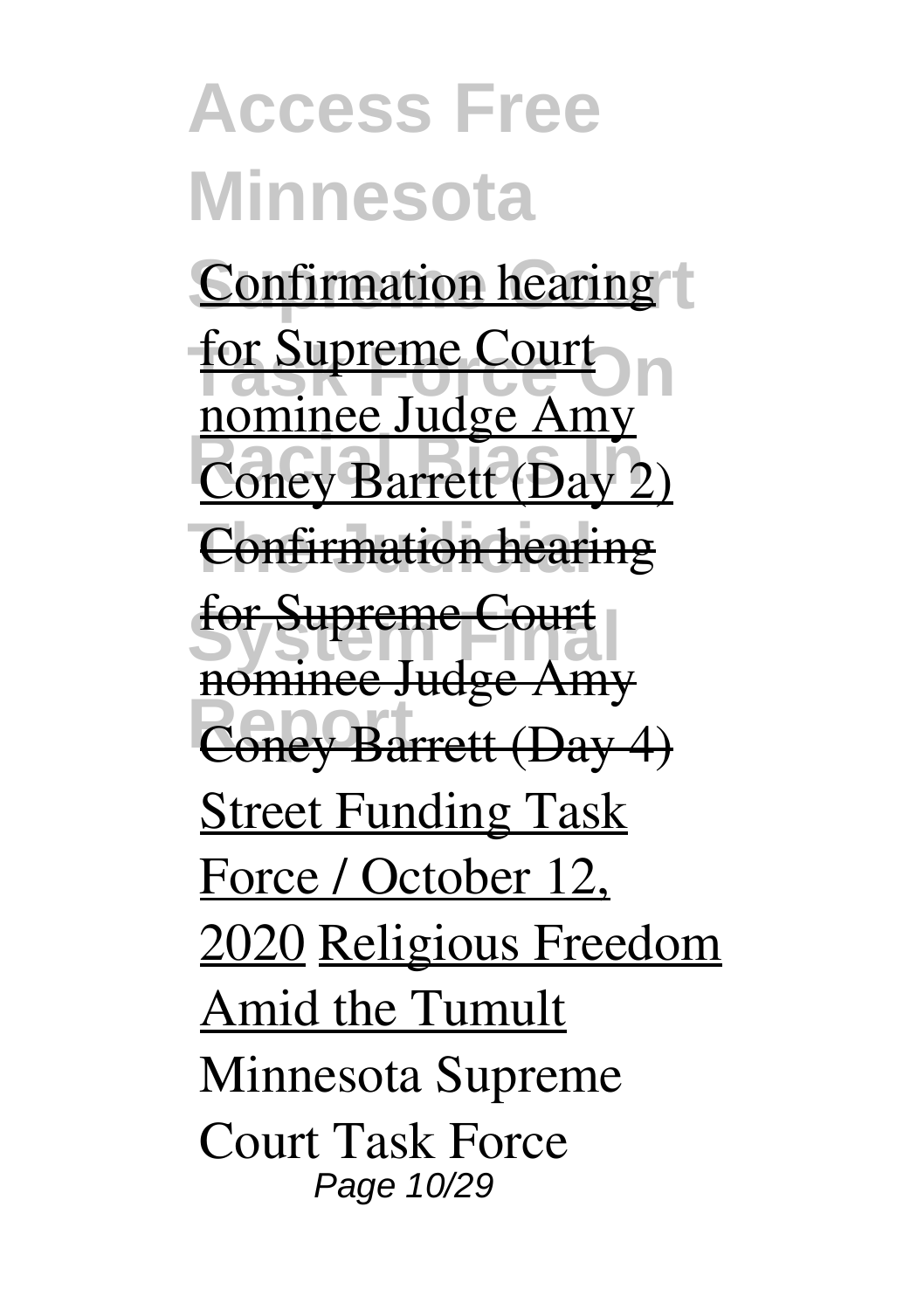**Access Free Minnesota** TASK FORCE Court **MEMBERS Chair: Ranchester Rosante Li**<br> **Wahl, Associate Justice, Minnesota Supreme Court Vice-Chairs: Report** Thomas Lange, District Honorable Rosalie E. Honorable LaJune Court Judge, Fourth Judicial District Honorable Salvador M. Rosas, District Court Judge, Second Judicial District Committee Page 11/29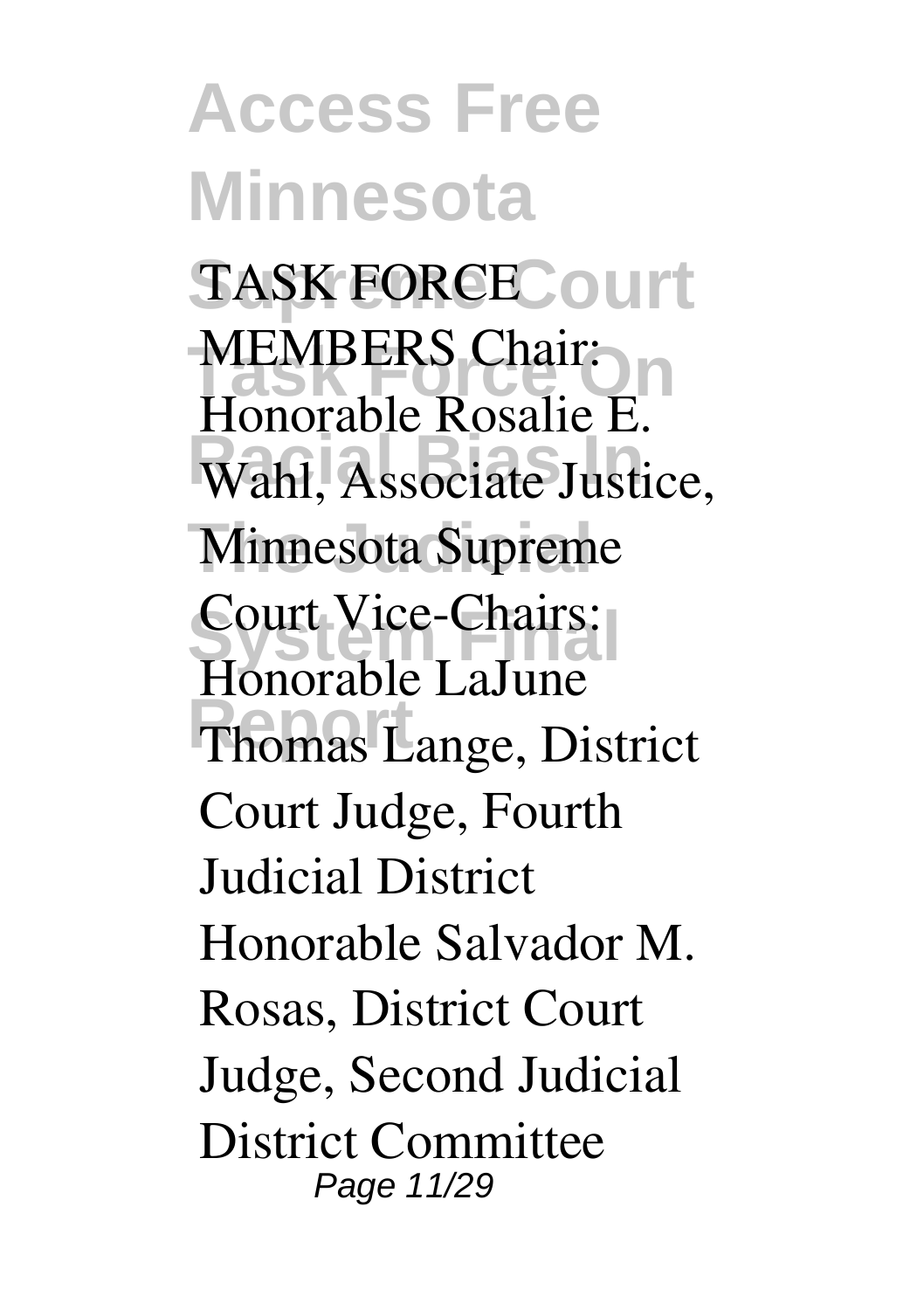Chairs: Access, Ourt **Representation & Civil**<br>Law Hanamble Laby **Racial Bias In** Lange **The Judicial** Law: Honorable LaJune

**MINNESOTA Report TASK FORCE SUPREME COURT** The Task Force submitted its Final Report to the Minnesota Supreme Court in December of 2011, with a number of rule and Page 12/29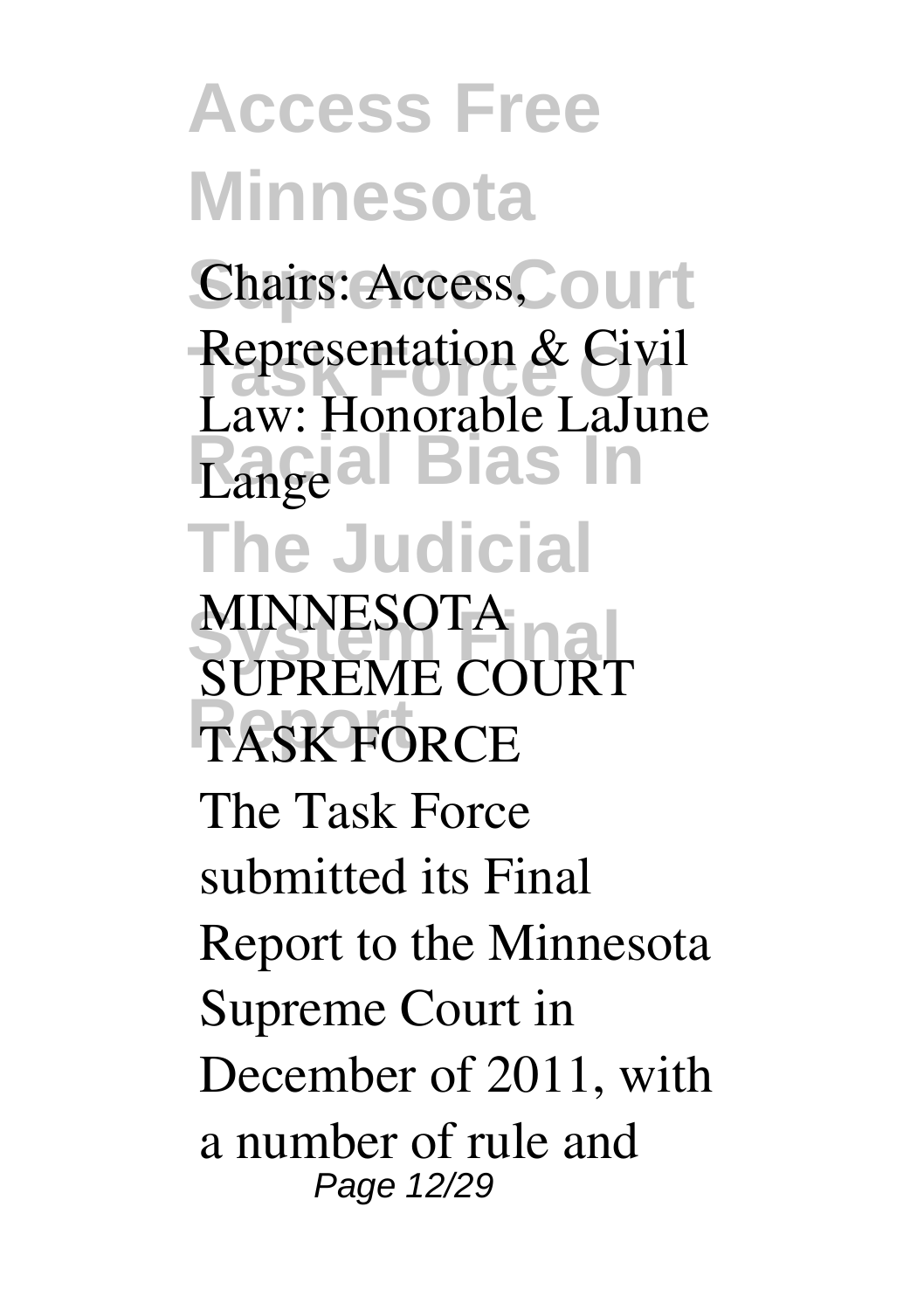case management UIT recommendations. The recommendations<sup>1</sup> included the cial incorporation of a **Report** consideration for Task Force proportionality discovery, the adoption of the federal regime of automatic disclosures, the adoption of an expedited procedure for nondispositive motions, Page 13/29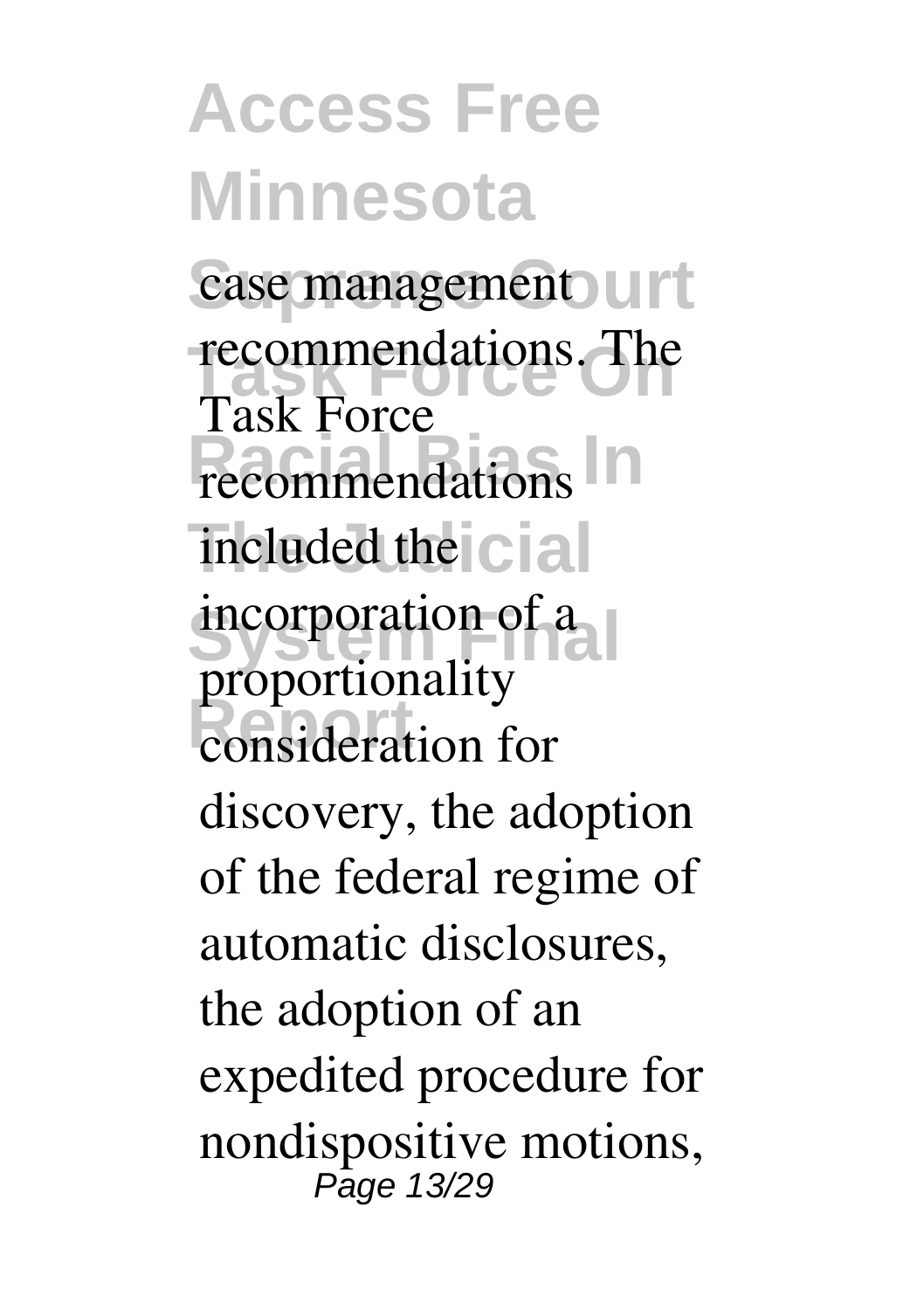and an expedited ourt **Task Force Only 1.5 Racial Bias In** case program. **The Judicial** program and a complex

**Minnesota: Civil Justice Report Leads to Rule ... Reform Task Force** March 2019: Minnesota Supreme Court Order ADM19-8002 established the Implementation Committee to assess Page 14/29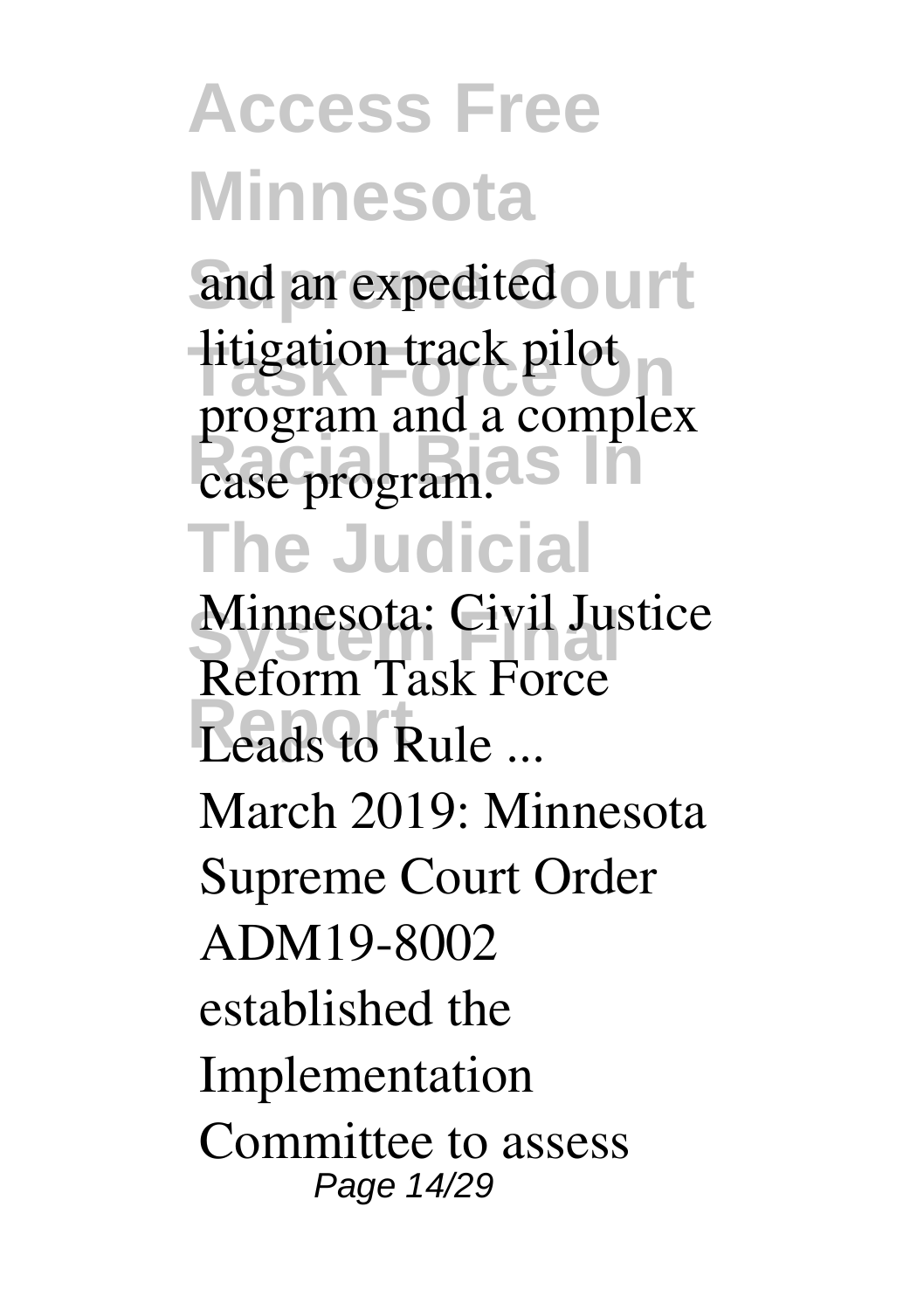Pilot Project options and **Task Force On** provide implementing and evaluating the Pilot. **Minnesota Supreme** Paul C. Thissen and recommendations for Court Associate Justice Minnesota Court of Appeals Judge John R. Rodenberg co-chaired the Implementation Committee, and members included legal Page 15/29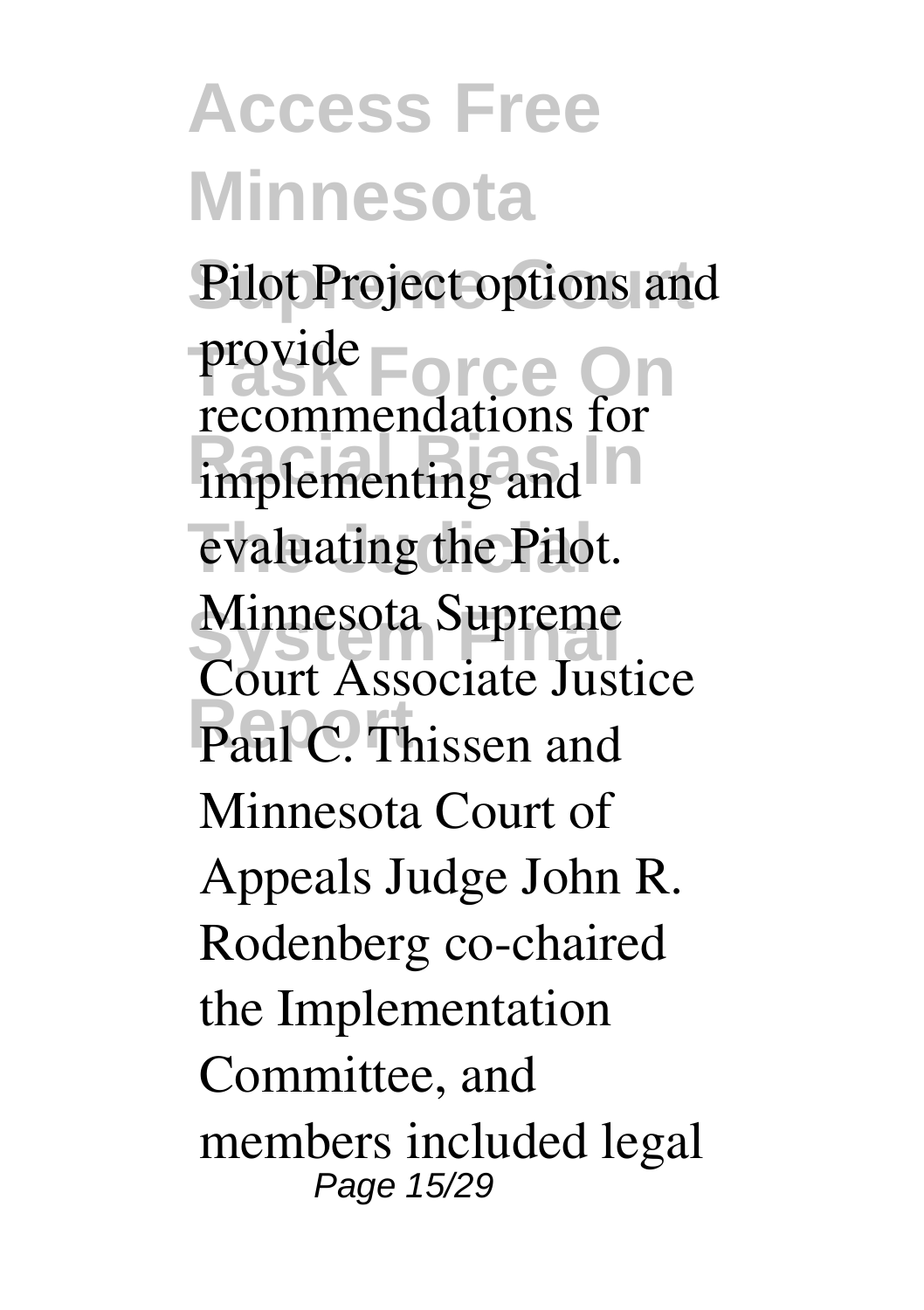experts from throughout Minnesota.<br> **Task Force On** 

**Racial Bias In Minnesota Judicial The Judicial Branch - Implementation Minnesota Supreme Committee for ...** Court Associate Justice Natalie Hudson, who was also on the task force, said that makes tracking disparities and progress easier. Hudson Page 16/29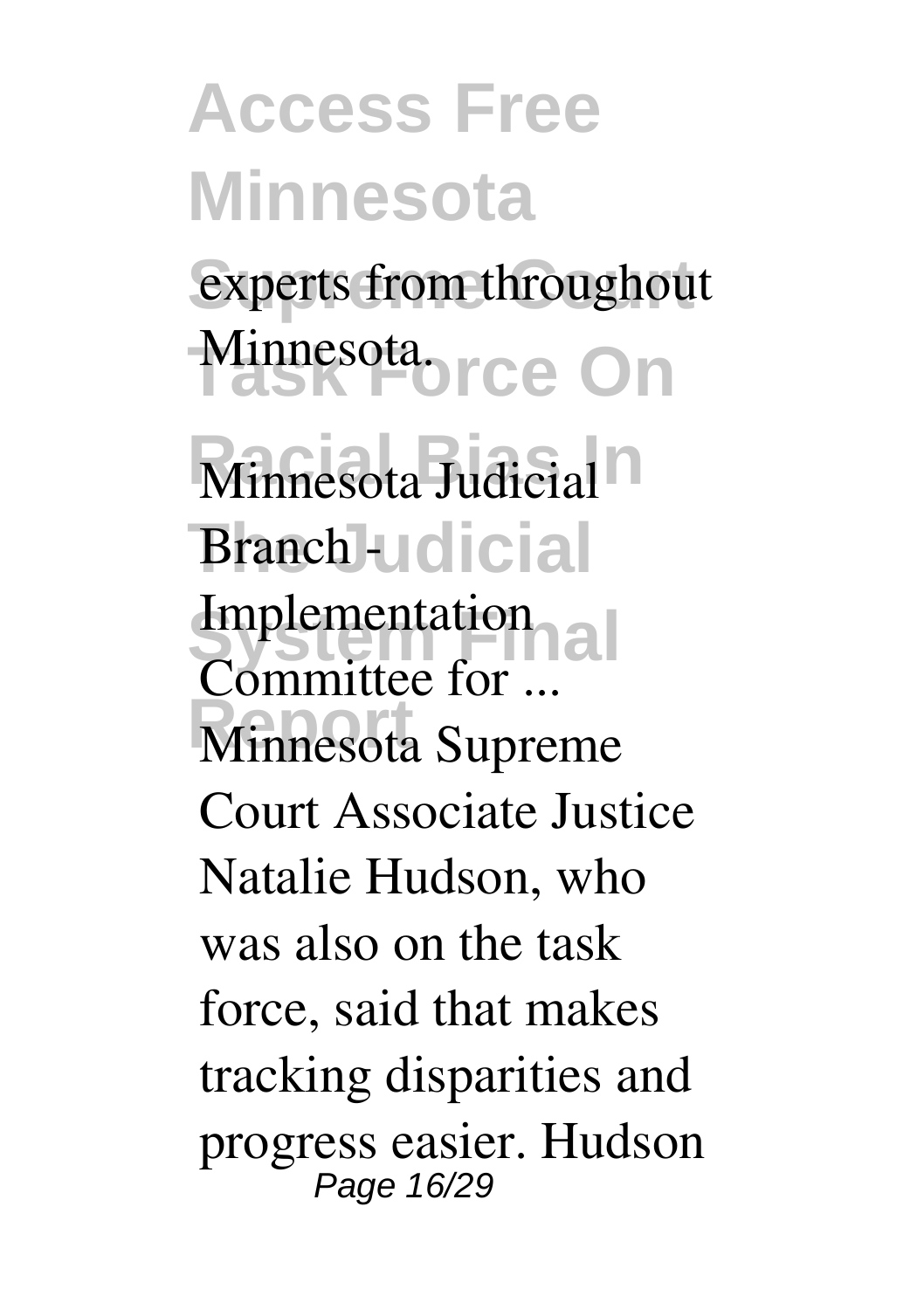added that the courts **began collecting...**On

**Court officers say Minnesota still struggles System Final for equal ... Report** court task force on minnesota supreme racial bias in the judicial system final report Sep 06, 2020 Posted By Robin Cook Media Publishing TEXT ID a856786c Online PDF Page 17/29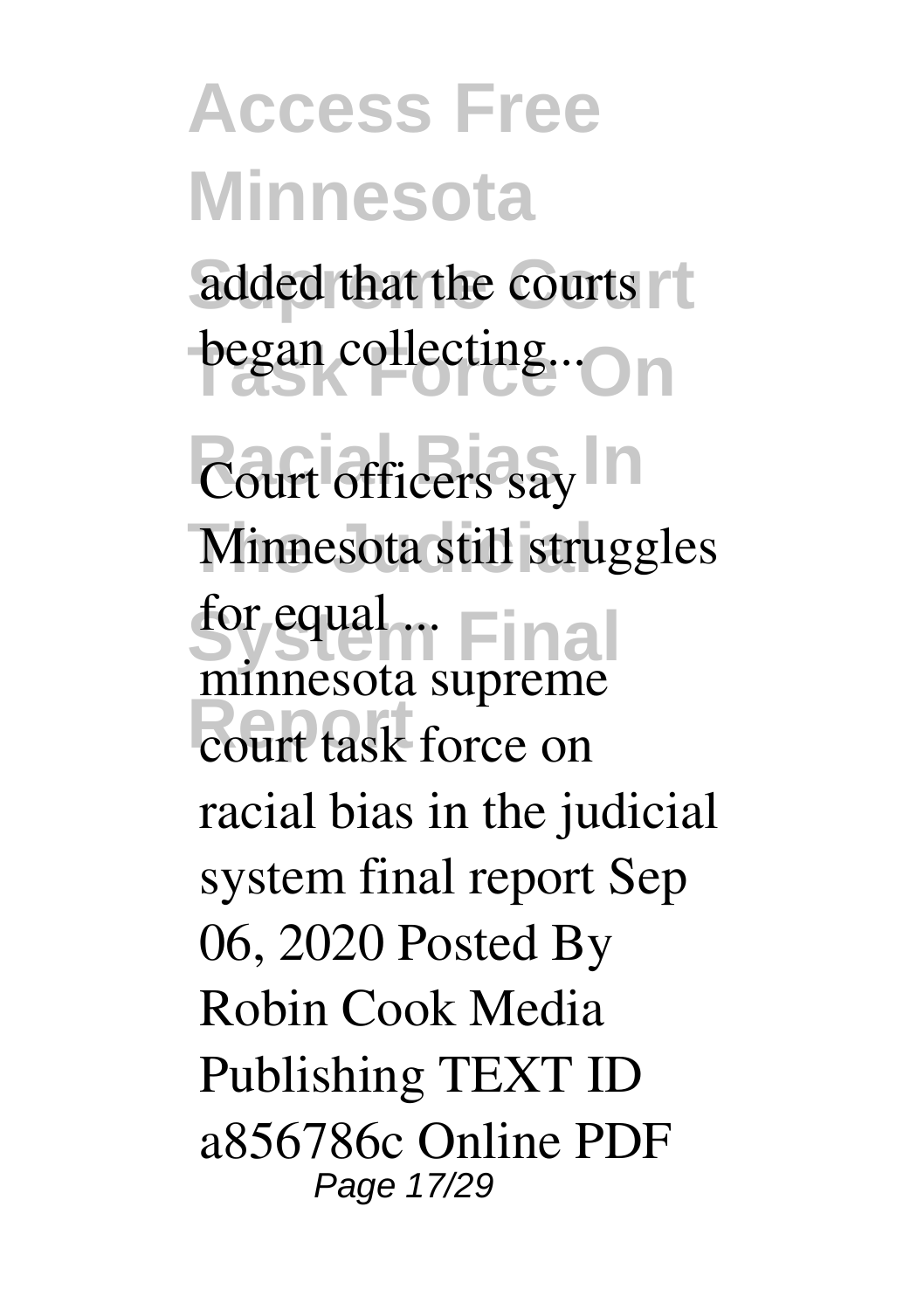Ebook Epub Library **The Force 1989 over**<br>the indication of the 1989 over **Racial Bias Indiana** issued reports on gender or race bias in the legal **Report** also done studies of the 40 jurisdictions both system minnesota has issues

**Minnesota Supreme Court Task Force On Racial Bias In The ...** The title, The Minnesota Page 18/29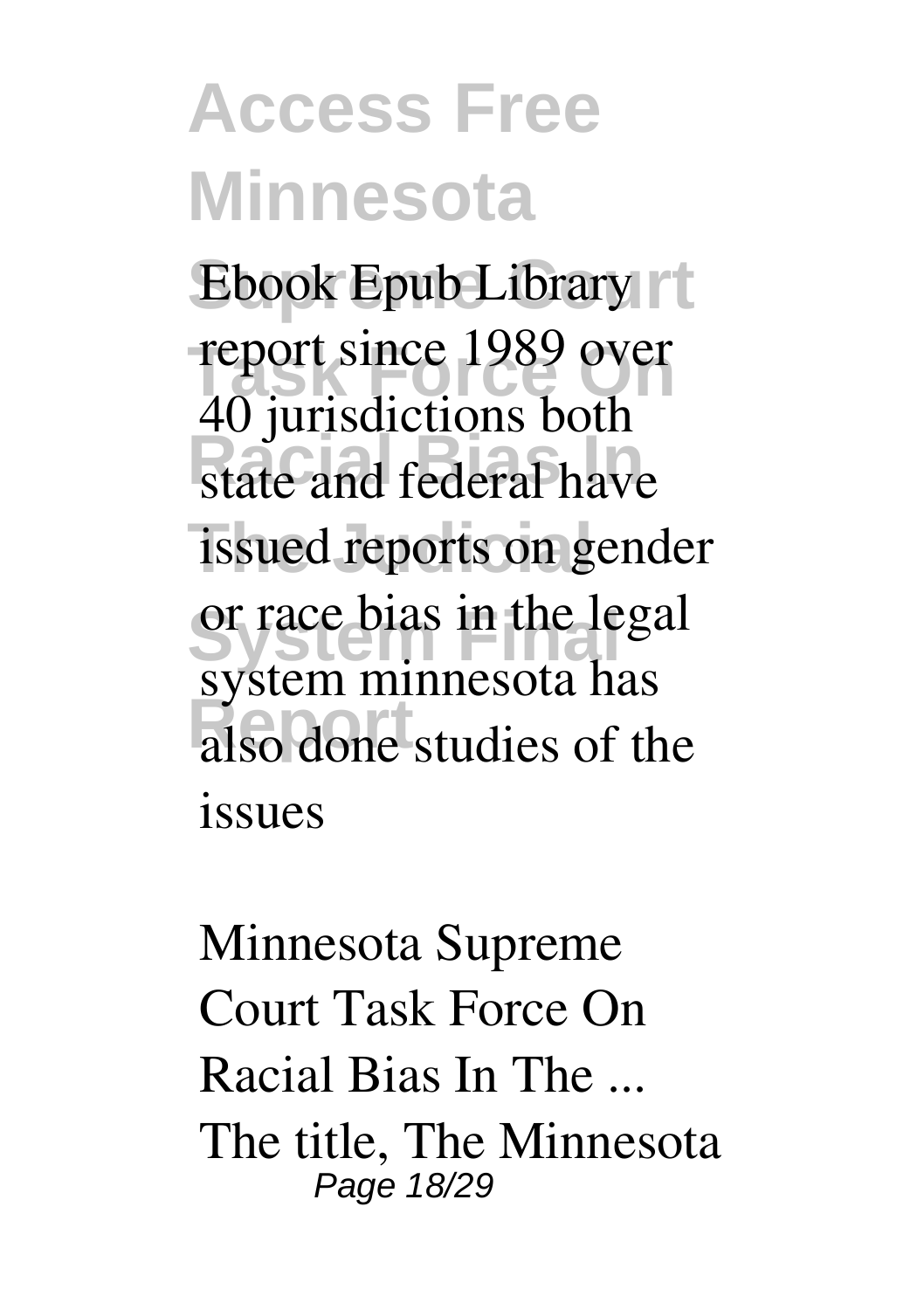**Supreme Court** Supreme Court Task Force fur Gender<br>
Formes in the Gauge reflects a positive appro achtoinformedinvestigat ionoftheissues and a **Report**<br>
solutions. TaskForce FairnessintheCourts, commitment to positive members begantheirworkwith an intensive literature review. By the time ofthe first Task Force meeting, its members Page 19/29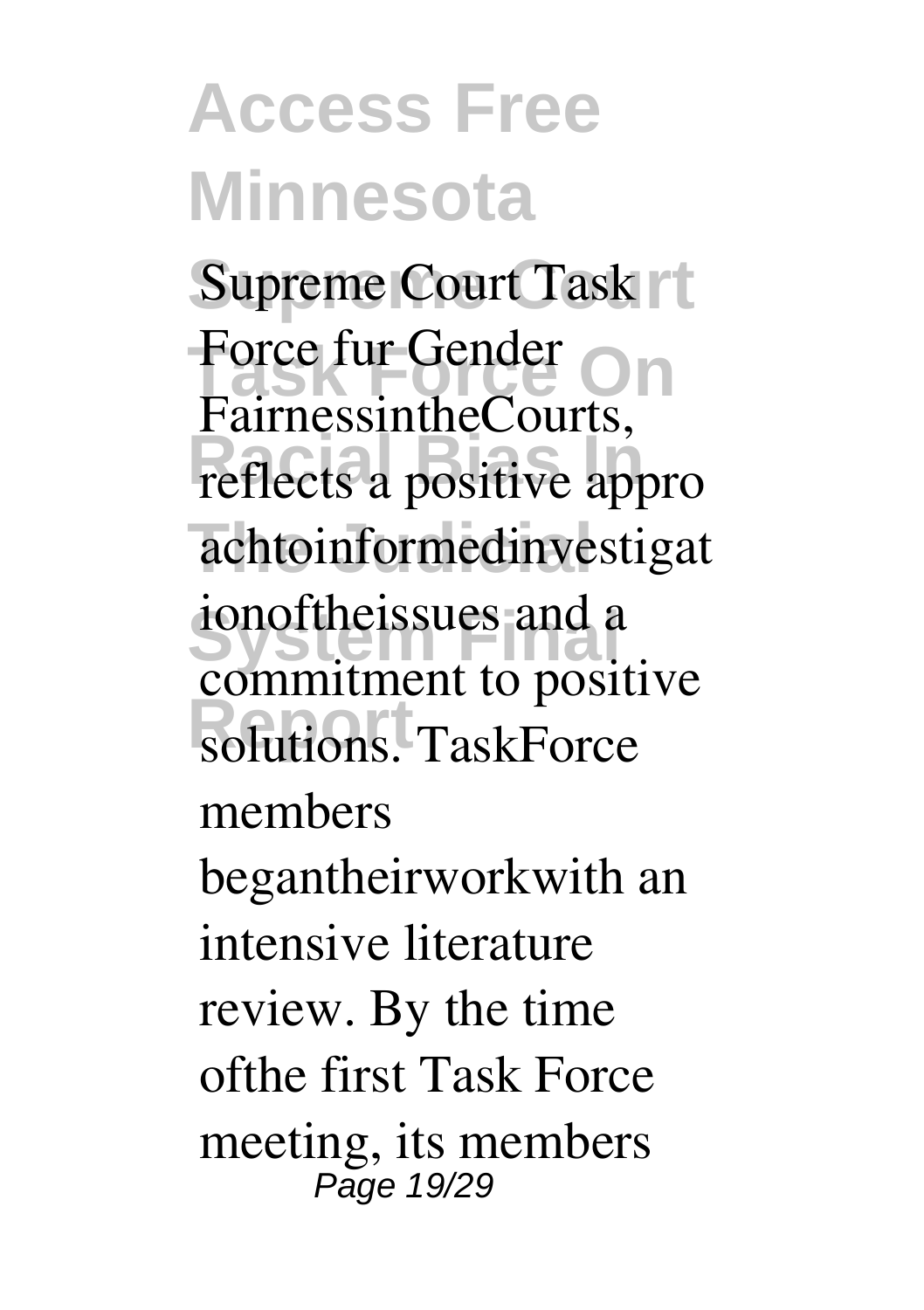had already begun an t extensive self-education

**MINNESOTAS** In **SUPREME COURT TASK FORCE FOR Report IN ... GENDER FAIRNESS**

The 1993 Minnesota Supreme Court Task Force on Racial Bias in the Judicial System (hereinafter **IRace Bias** Task Forcell) officially Page 20/29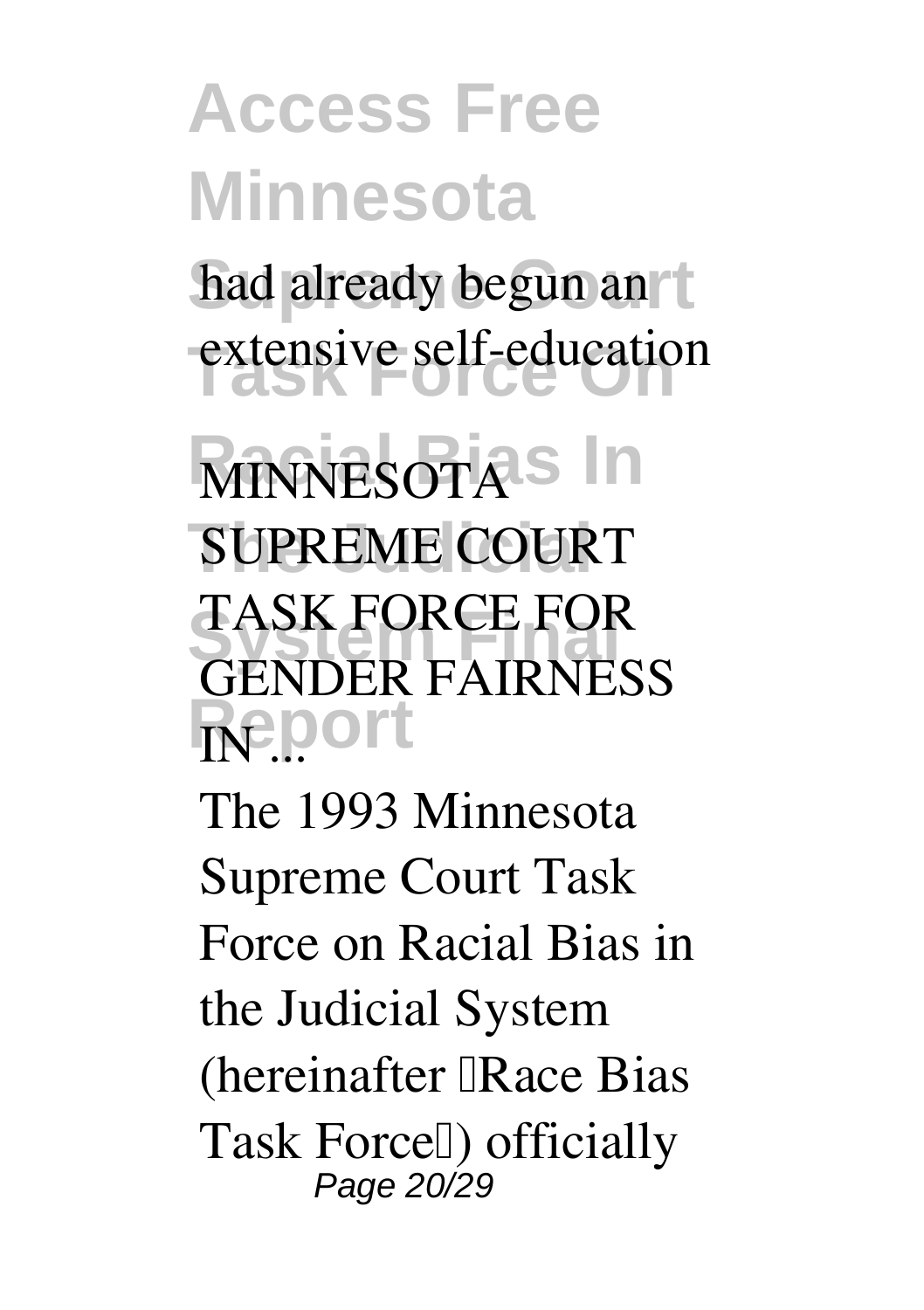recognized race bias in **The Minnesota Judicial Racial Bias In** Task Force found that all aspects of the justice system <sup>[]</sup> from first **Report** system. The Race Bias contact with the police,

**Minnesota Judicial Branch Action Following the 1993 ...** state of minnesota in supreme court c1-95-2120 minnesota Page 21/29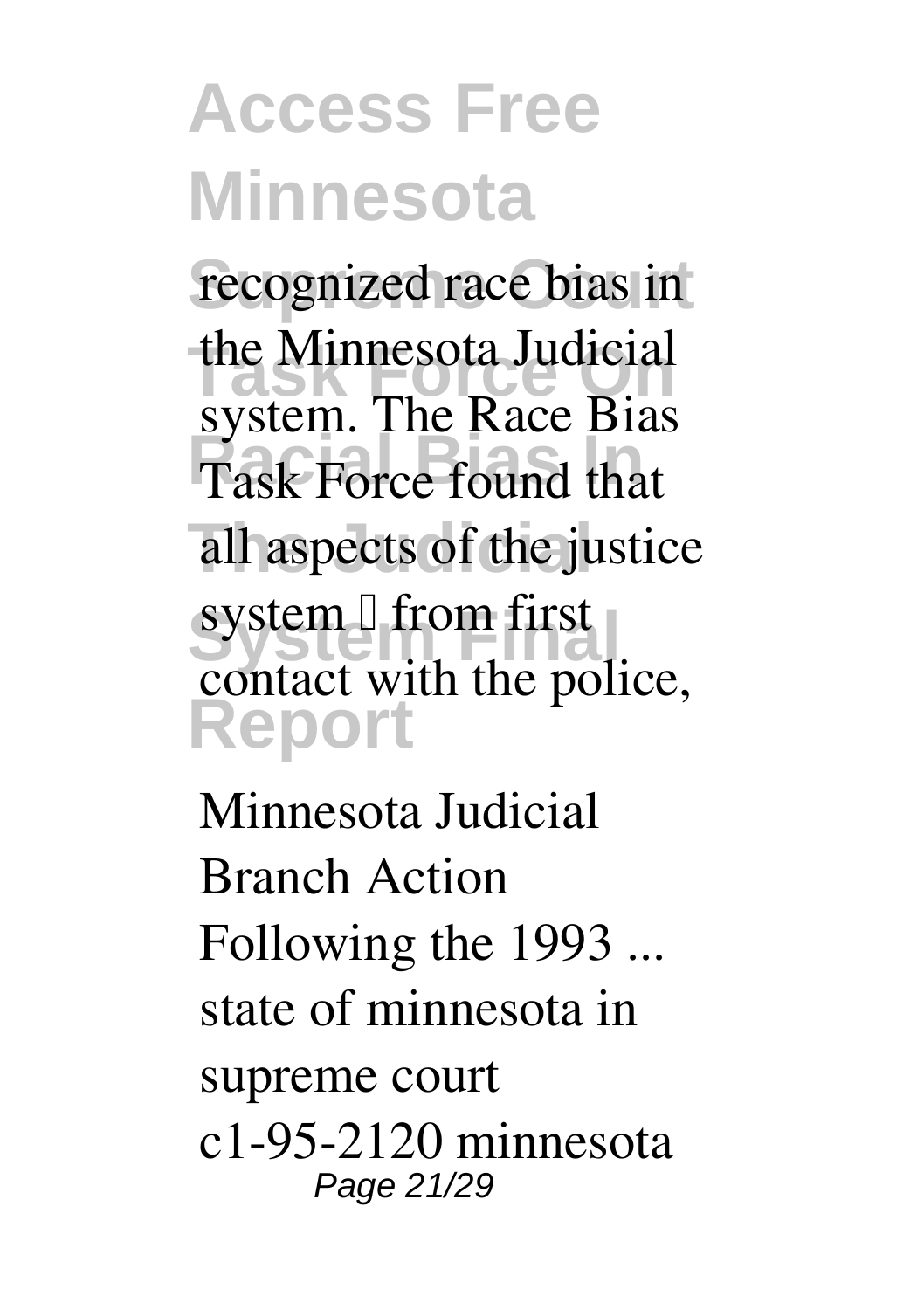**Supreme Court** supreme court advisory **Task Force On** task force on visitation **Racial Bias In** enforcement final report january 27, 1997 **System Final** minnesota supreme **Report** state court and child support court state court research and planning 120 minnesota judicial center 25 constitution avenue st. paul, mn 55155 (612) 297-7587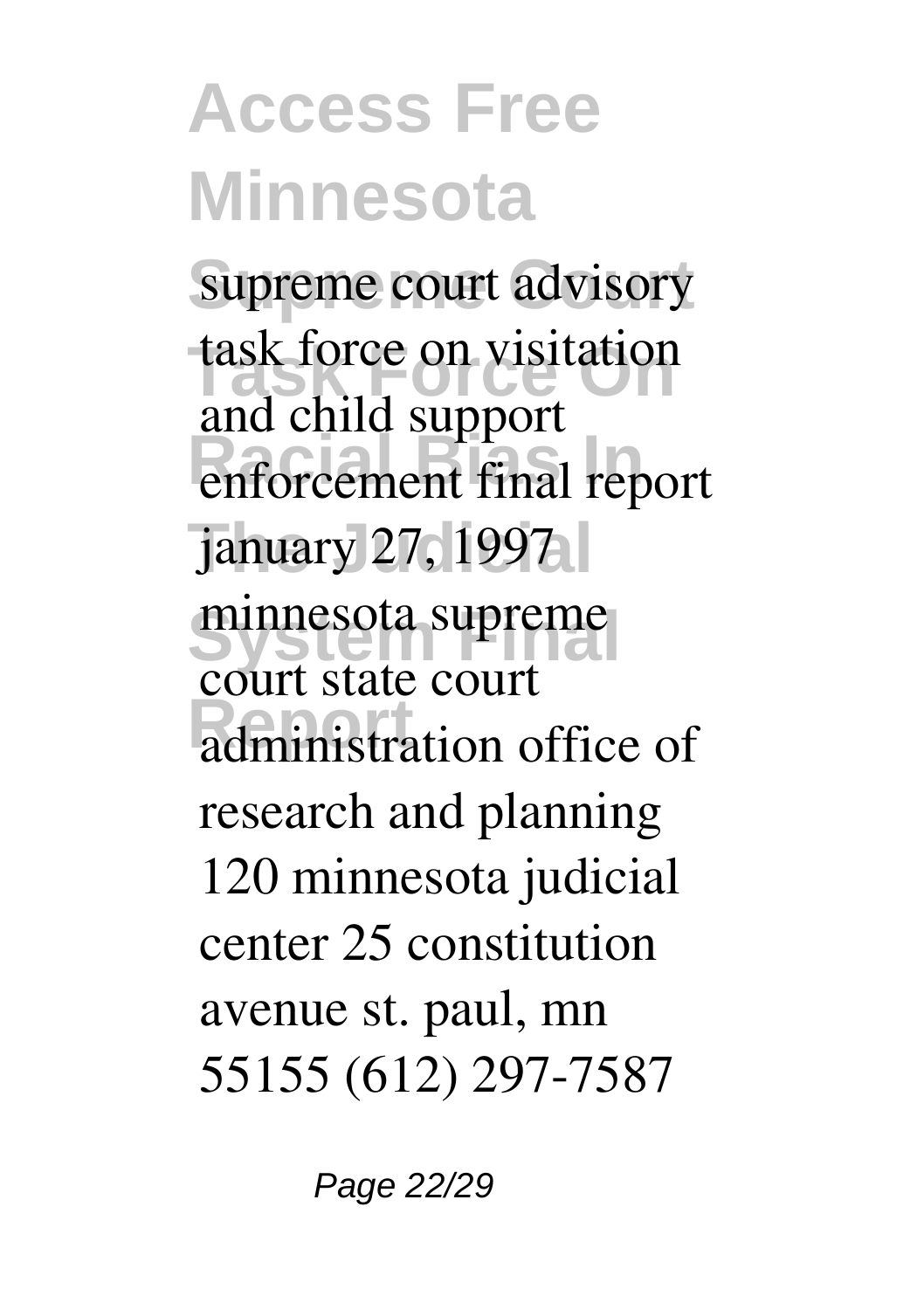**Access Free Minnesota MINNESOTACourt SUPREME COURT FORCE ON AS VISITATION ...** minnesota supreme **Report** final report december **ADVISORY TASK** court jury task force 20, 2001 state of minnesota in supreme court c7-00-100 minnesota supreme court minnesota supreme court state Page 23/29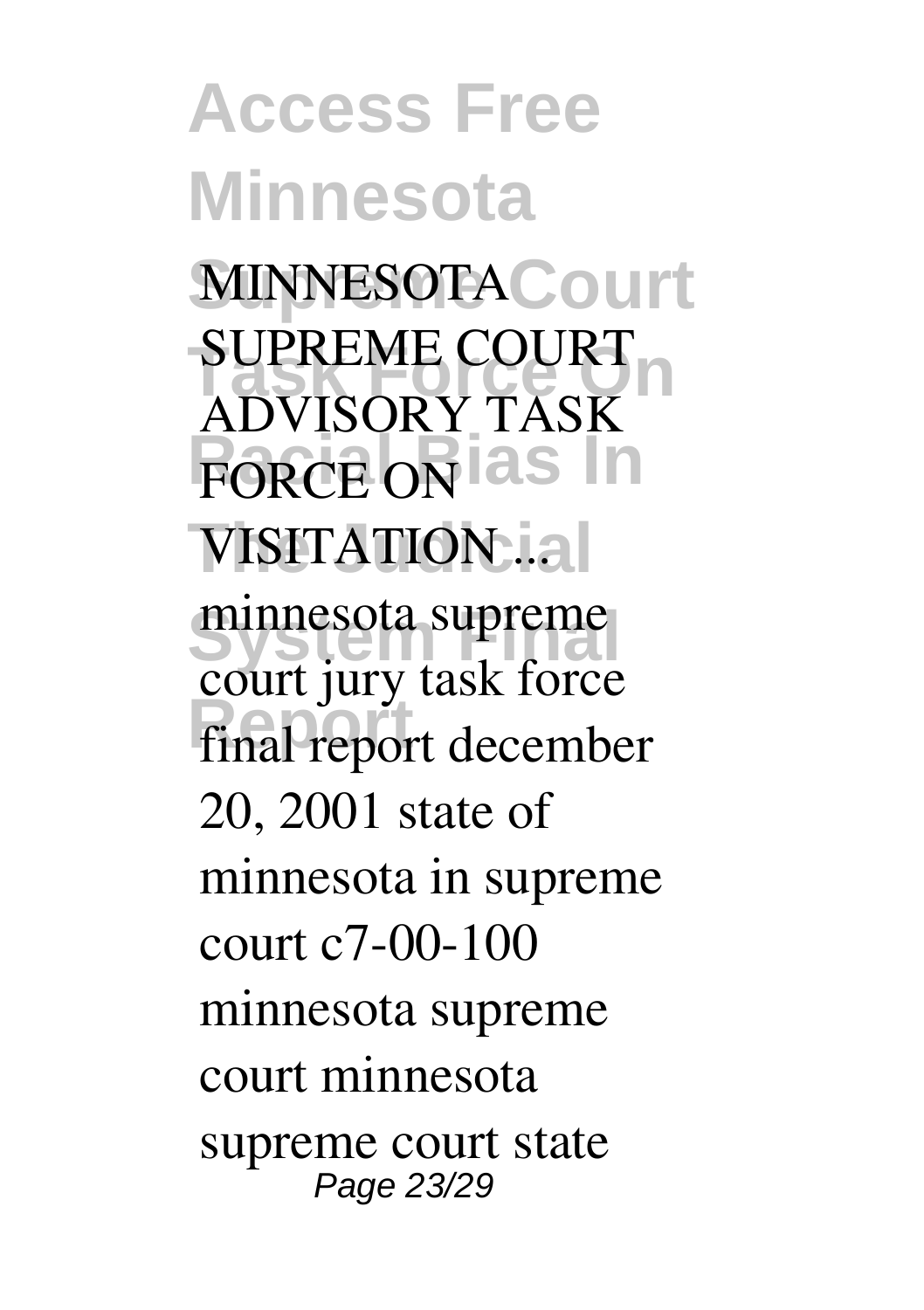court administration **Task Force Court services division Racial Bias In** center 25 constitution avenue saint paul, mn **System Final** 55155 (651) 297-7587 120 minnesota judicial

**Report JTF Final Report.5 - Minnesota** The Minnesota Supreme Court Task Force on Racial Bias in the Courts released its final report on June 10, 1993. Page 24/29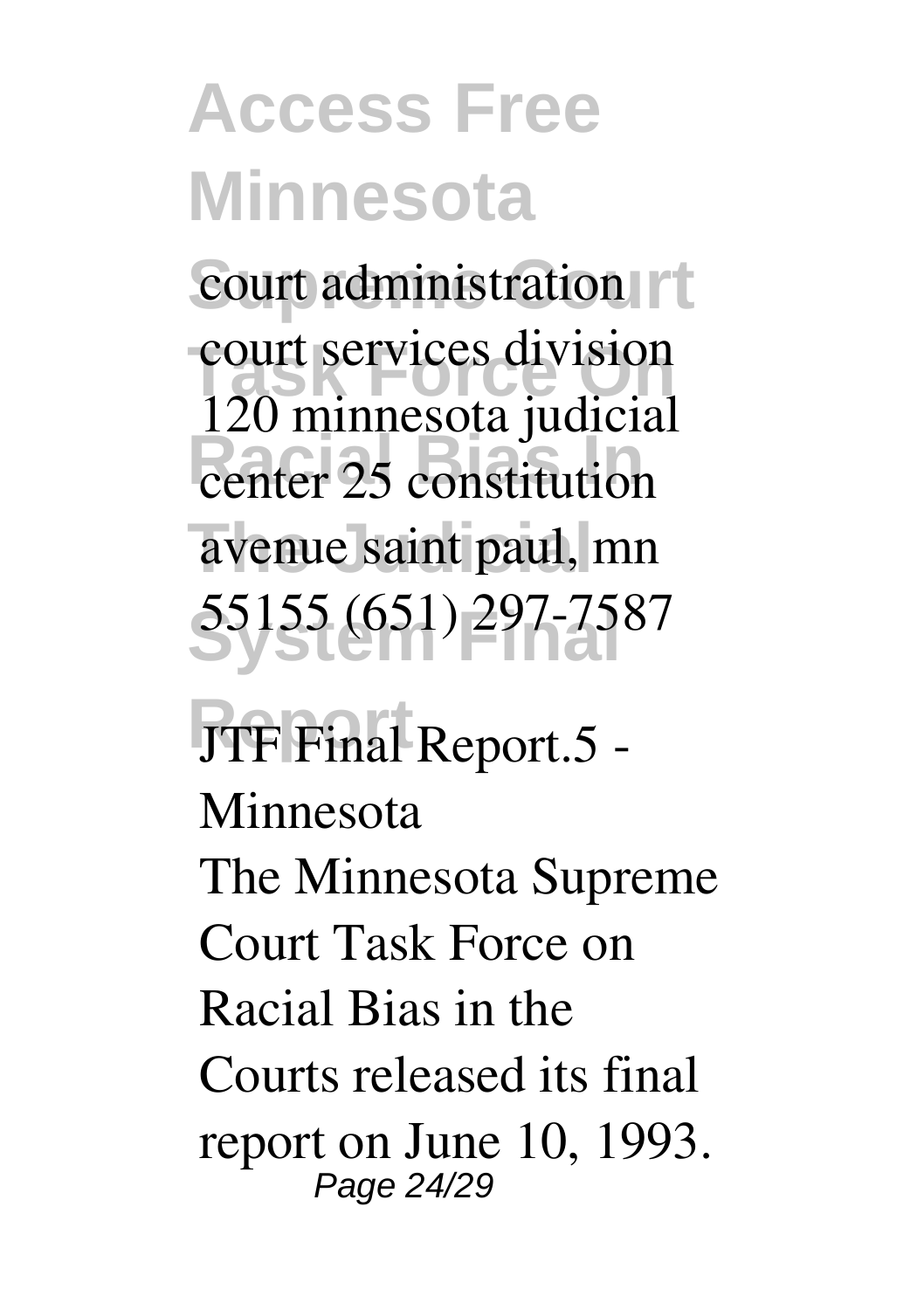On the same day, by order of the court, the **Ranchelle Committee on S** In **Multicultural Diversity System Final** and Racial Fairness in **Report** (Implementation Implementation the Courts Committee) was established to put the

**Final Progress Report December 2010 - Minnesota Legislature** Page 25/29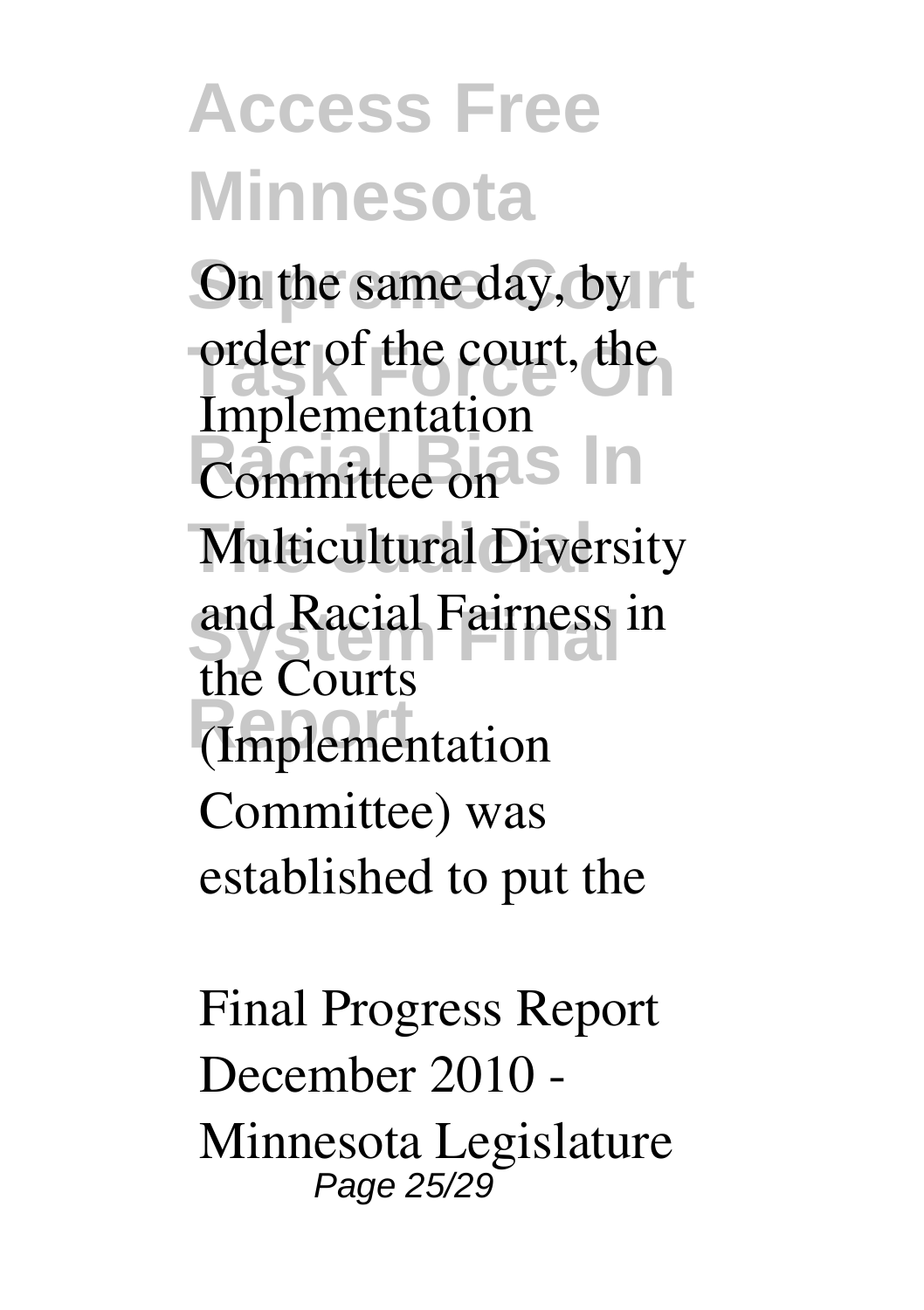As a result of this our t consideration, the **On Ramingson Bapterne** establish a Task Force to evaluate methods dissolution, annulment, Minnesota Supreme ofreducing conflict in legal separation and paternity cases, and to specifically evaluate the use ofparenting plans. Pursuant to the Legislature's request, on Page 26/29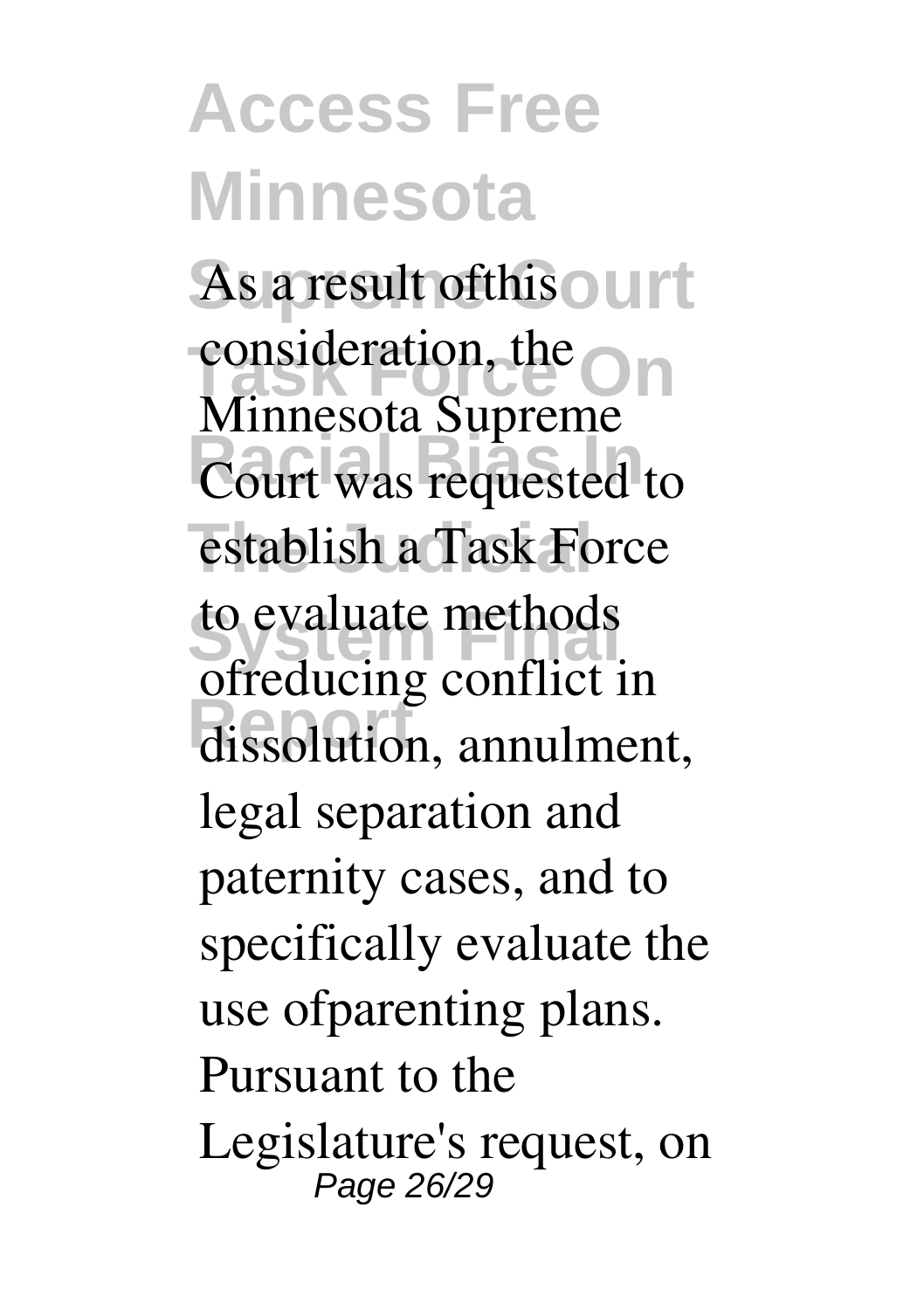**Access Free Minnesota** August 10, 1998, the **Minnesota Supreme Racial Bias In The Judicial ~P'IQt 'AUL, MINNESOTA**<br>SUPPEME COUPT **Report PARENTAL Court MINNESOTA SUPREME COURT COOPERATION ...** The Supreme Court, for the second time in as many days, ruled against Republicans pushing to block a six-Page 27/29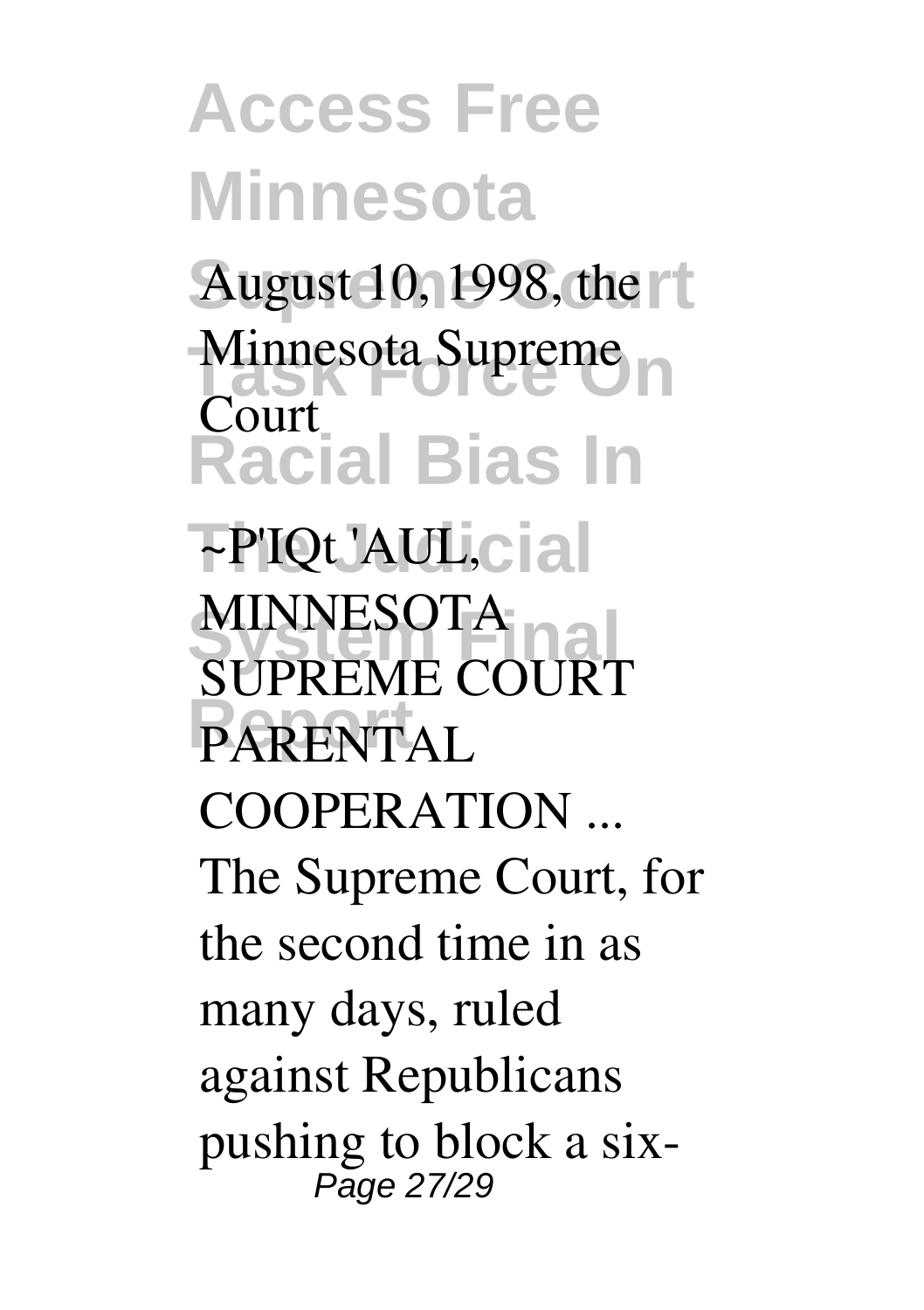day extension of North Carolina's absentee **Racial Bias In** ballot deadline.

Election 2020 updates: **Biden pledges task force to reunite ...**

**Report** Joe Biden pledges he will set up task force to reunite 545 children whose parents can't be found after family separation at the border. Thousands of children Page 28/29